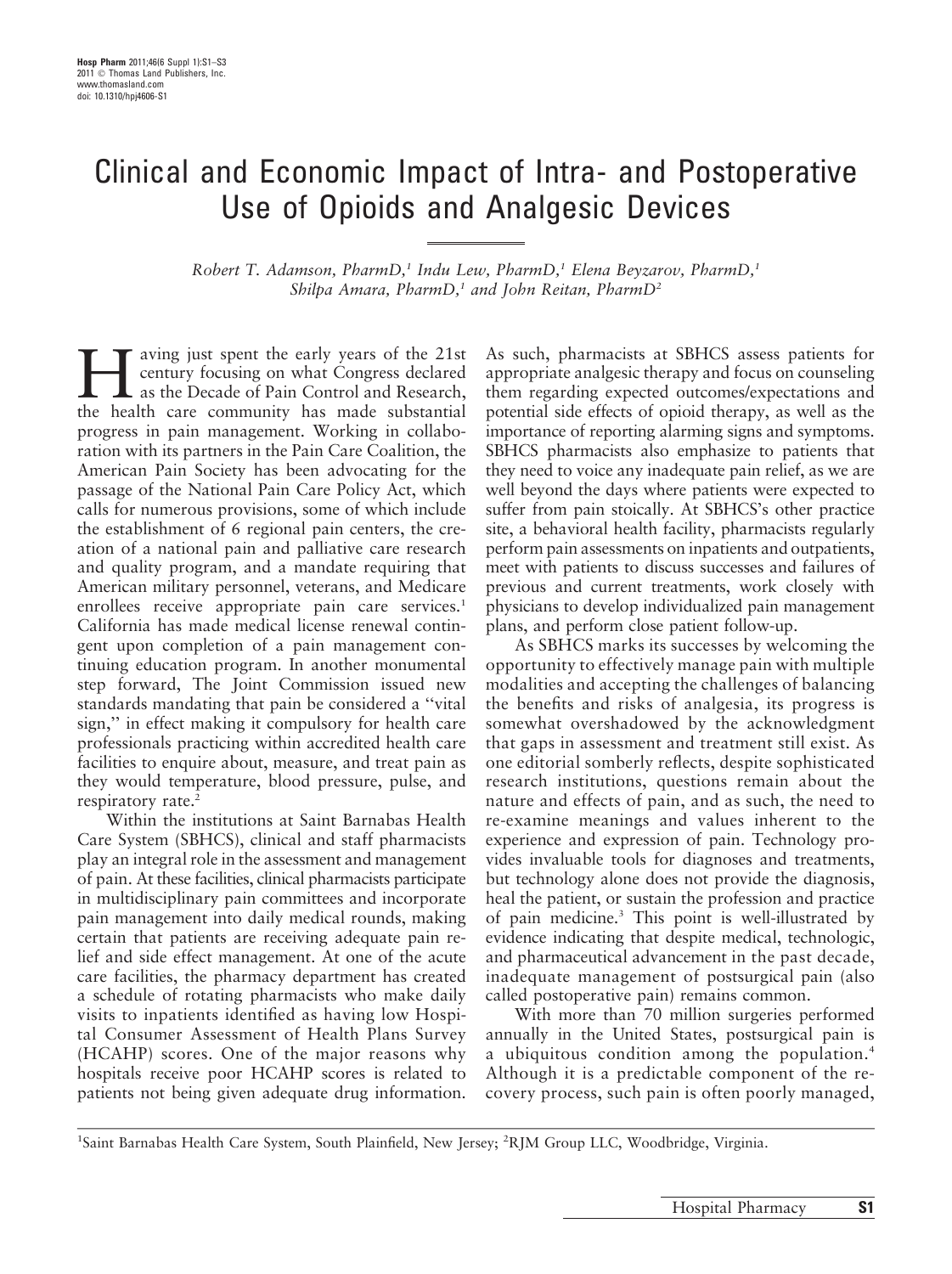resulting in clinical and physiological changes that increase morbidity and mortality, diminish quality of life, and extend length of stay (LOS), thereby increasing hospital expenditures and reducing patient satisfaction. Effective relief of acute pain, on the other hand, may improve clinical outcomes, avoid complications, and conserve health care resources.

Opioid analgesics have long been established to be the most effective agents used for the management of moderate to severe postsurgical pain and are currently considered the mainstay of treatment. Adverse events related to opioid administration, however, may represent one important reason for their underutilization. Indeed, fear of gastrointestinal side effects such as nausea and vomiting, as well as respiratory depression, present major limitations for the widespread use of opioid analgesics.5,6 Furthermore, management of opioid-related events often requires medical attention (eg, opioid antagonists, antiemetic agents) and increased pharmacy/nursing time, which may raise health care expenses.<sup>7</sup>

Because some opioid-induced adverse events are dose-related, conjunctive administration of another agent may help to reduce opioid requirements, thereby minimizing the potential for adverse events. In addition, combining medication regimens with varying mechanisms of action, often termed ''multi-modal therapy,'' may help to achieve synergistic analgesic effects.<sup>8</sup> Specifically, local anesthetic therapy is often administered with opioid analgesics to create such a multimodal approach to pain management.<sup>9</sup> These medications (eg, bupivacaine, ropivacaine) may be used alone or in combination with opioid therapy to interfere with pain transmission during or after a surgical procedure.

Furthermore, technological advances have helped to optimize postsurgical pain management. Use of patient-controlled analgesic (PCA) devices for delivery of opioid medications allows patients to administer smaller doses of medication, thereby minimizing the potential for serious adverse events such as oversedation and respiratory depression.<sup>10</sup> Moreover, data indicate that use of PCA may be more effective than conventional opioid analgesia in patients undergoing surgery.<sup>11</sup> The advent of infusion devices has also helped make continuous infusion of local anesthetic therapy possible. Historically, utilization of local anesthetic medications required repeated dosing, due to the short duration of action of these agents. Fortunately, the development of the infusion pumps has allowed for continuous medication delivery, $\frac{9,12}{2}$  which has been proven safe and effective for management of postsurgical pain.12-16

Conversely, there are several drawbacks associated with use of PCA infusion devices, and these issues must be carefully considered when therapeutic decisions are made. Notably, the complexities associated with the setup, programming, and administration of PCA devices have rendered them a significant source of preventable medication errors, which include both operator and equipment errors. Because there are numerous steps involved in PCA administration, there is an increased opportunity for these errors to occur.17,18 Moreover, adverse events such as respiratory depression, although unlikely, may still ocurr.<sup>19-21</sup> Similarly, many local anesthetic infusion pumps and other devices used for prolonged analgesia have inherent drawbacks (eg, inaccurate infusion rates, inability to customize infusion rates, high cost) and may be associated with adverse events such as insertion site infection, local anesthetic toxicity, catheter migration, and hematomas.<sup>6</sup> The drug delivery associated with these devices must be contrasted with the control and precision obtained when a surgeon administers, intraoperatively, a local anesthetic for analgesia. Furthermore, the management of PCA and local anesthetic infusion device-related adverse events may be cost-prohibitive, depending on the given situation.9,22,23 As such, development of alternative analgesic devices and administration routes is encouraged. Approval is pending of one product that offers prolonged delivery of a nonopioid local analgesic with single intraoperative administration. This technology has the potential to serve as part of a multimodal regimen to manage postsurgical pain without the aforementioned limitations of PCA.

This monograph consists of 2 articles that discuss current issues in postsurgical pain management. The first article focuses on the role of opioids in managing postsurgical pain and details commonly observed medication-related adverse events, as well as the economic impact of managing these events. The second article explores the benefits and disadvantages or issues associated with infusion devices used to administer analgesic therapy in this patient population. This monograph is intended to provide pharmacists with a timely update on the inherent challenges involved in the use of various therapeutic techniques in postsurgical pain management.

## **REFERENCES**

1. American Pain Society. APS decade of pain initiatives. http://www.ampainsoc.org/decadeofpain/. Accessed February 3, 2011.